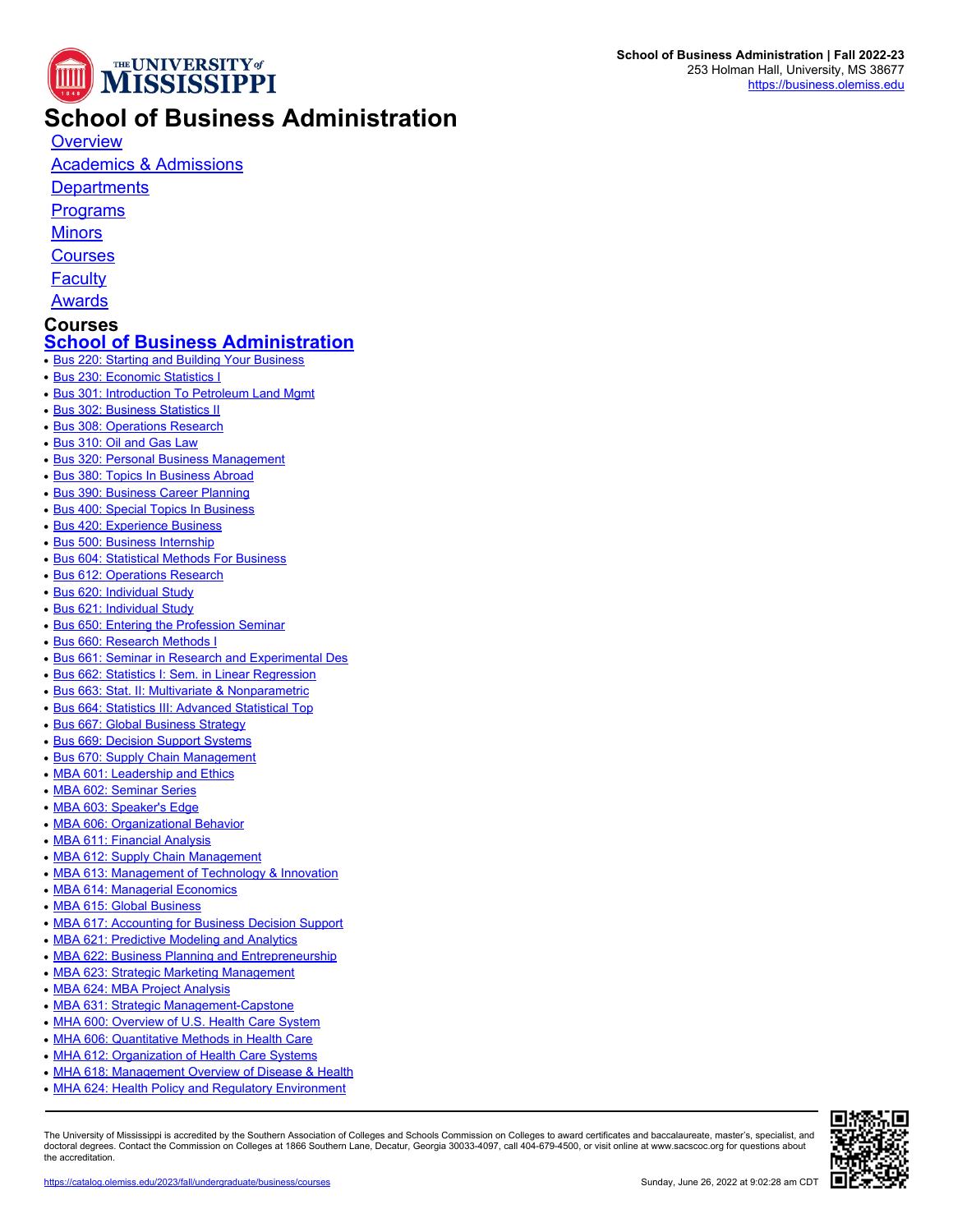

- [MHA 630: Health Care Program Eval & Performance](https://catalog.olemiss.edu/business/mha-630)
- [MHA 636: Health Care Law and Ethics](https://catalog.olemiss.edu/business/mha-636)
- [MHA 642: Health Care Finance](https://catalog.olemiss.edu/business/mha-642)
- [MHA 648: Human Resources in Health Care](https://catalog.olemiss.edu/business/mha-648)
- [MHA 654: Community & Long Term Care Administratio](https://catalog.olemiss.edu/business/mha-654)
- [MHA 660: Internship](https://catalog.olemiss.edu/business/mha-660)
- [MHA 699: Integrated Health Care Leadership](https://catalog.olemiss.edu/business/mha-699)

### **[Finance](https://catalog.olemiss.edu/business/finance)**

- [Fin 101: Excel in Excel](https://catalog.olemiss.edu/business/finance/fin-101)
- [Fin 120: Financial Literacy](https://catalog.olemiss.edu/business/finance/fin-120)
- [Fin 303: Money and Banking](https://catalog.olemiss.edu/business/finance/fin-303)
- [Fin 331: Business Finance I](https://catalog.olemiss.edu/business/finance/fin-331)
- [Fin 333: Financial Markets and Institutions](https://catalog.olemiss.edu/business/finance/fin-333)
- [Fin 334: Investments](https://catalog.olemiss.edu/business/finance/fin-334)
- [Fin 338: Intermediate Financial Management](https://catalog.olemiss.edu/business/finance/fin-338)
- [Fin 341: Risk Management and Insurance](https://catalog.olemiss.edu/business/finance/fin-341)
- [Fin 342: Life and Health Insurance](https://catalog.olemiss.edu/business/finance/fin-342)
- [Fin 351: Principles of Real Estate](https://catalog.olemiss.edu/business/finance/fin-351)
- [Fin 353: Real Estate Valuation and Appraisal](https://catalog.olemiss.edu/business/finance/fin-353)
- [Fin 361: Quantitative Financial Analysis](https://catalog.olemiss.edu/business/finance/fin-361)
- [Fin 380: Topics in Finance Abroad](https://catalog.olemiss.edu/business/finance/fin-380)
- [Fin 395: Honors Thesis in Finance](https://catalog.olemiss.edu/business/finance/fin-395)
- [Fin 411: Finance Fundamentals for MBA Applicants](https://catalog.olemiss.edu/business/finance/fin-411)
- [Fin 431: Financial Decision Making](https://catalog.olemiss.edu/business/finance/fin-431)
- [Fin 441: Commercial Insurance](https://catalog.olemiss.edu/business/finance/fin-441)
- [Fin 442: Insurance Company Operations](https://catalog.olemiss.edu/business/finance/fin-442)
- [Fin 445: Internship In Insurance and Risk Mgmt](https://catalog.olemiss.edu/business/finance/fin-445)
- [Fin 451: Real Estate Law](https://catalog.olemiss.edu/business/finance/fin-451)
- [Fin 453: Advanced Income Appraisal](https://catalog.olemiss.edu/business/finance/fin-453)
- [Fin 455: Real Estate Finance and Investment](https://catalog.olemiss.edu/business/finance/fin-455)
- [Fin 461: Financial Statement Analysis](https://catalog.olemiss.edu/business/finance/fin-461)
- [Fin 468: International Financial Management](https://catalog.olemiss.edu/business/finance/fin-468)
- [Fin 499: Business Finance Topics](https://catalog.olemiss.edu/business/finance/fin-499)
- [Fin 533: Security Analysis and Portfolio Mgmt](https://catalog.olemiss.edu/business/finance/fin-533)
- [Fin 534: Managing Financial Institutions](https://catalog.olemiss.edu/business/finance/fin-534)
- [Fin 537: Bank Management I](https://catalog.olemiss.edu/business/finance/fin-537)
- [Fin 538: Bank Management II](https://catalog.olemiss.edu/business/finance/fin-538)
- [Fin 542: Enterprise Risk Management](https://catalog.olemiss.edu/business/finance/fin-542)
- [Fin 555: Real Estate Investment Analysis](https://catalog.olemiss.edu/business/finance/fin-555)
- [Fin 568: International Finance](https://catalog.olemiss.edu/business/finance/fin-568)
- [Fin 581: Futures, Options, and Swaps](https://catalog.olemiss.edu/business/finance/fin-581)
- [Fin 620: Advanced Directed Study](https://catalog.olemiss.edu/business/finance/fin-620)
- [Fin 622: International Finance](https://catalog.olemiss.edu/business/finance/fin-622)
- [Fin 626: Seminar in International Econ & Finance](https://catalog.olemiss.edu/business/finance/fin-626)
- [Fin 631: Seminar in Business Finance](https://catalog.olemiss.edu/business/finance/fin-631)
- [Fin 633: Investment Analysis](https://catalog.olemiss.edu/business/finance/fin-633)
- [Fin 634: Financial Management I](https://catalog.olemiss.edu/business/finance/fin-634)
- [Fin 635: Financial Management II](https://catalog.olemiss.edu/business/finance/fin-635)
- [Fin 636: Financial Mgmt Health Care Institutions](https://catalog.olemiss.edu/business/finance/fin-636)
- [Fin 637: Management of Financial Intermediaries](https://catalog.olemiss.edu/business/finance/fin-637)
- [Fin 642: Applied Probability Modeling](https://catalog.olemiss.edu/business/finance/fin-642)
- [Fin 644: Financial Econ: Continuous-Time Models](https://catalog.olemiss.edu/business/finance/fin-644)
- [Fin 650: Research Colloquium in Econ & Finance](https://catalog.olemiss.edu/business/finance/fin-650)
- [Fin 695: Special Topics in Finance](https://catalog.olemiss.edu/business/finance/fin-695)
- [Fin 697: Thesis](https://catalog.olemiss.edu/business/finance/fin-697)
- [Fin 797: Dissertation](https://catalog.olemiss.edu/business/finance/fin-797)

## **[Management](https://catalog.olemiss.edu/business/management)**

● [Bus 101: Business for a Better World](https://catalog.olemiss.edu/business/management/bus-101)

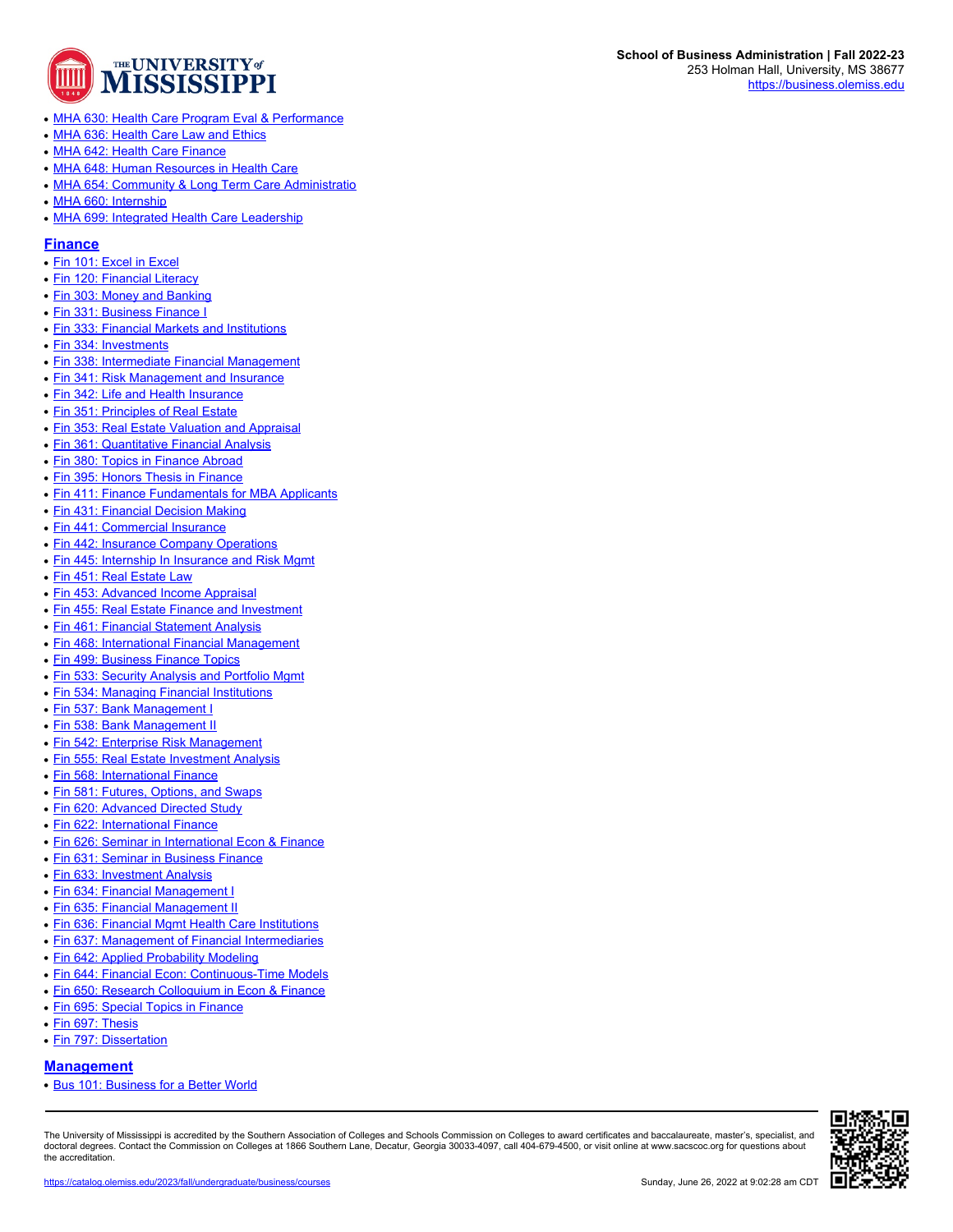

- [Bus 250: Legal Environment of Business](https://catalog.olemiss.edu/business/management/bus-250)
- [Bus 271: Business Communication](https://catalog.olemiss.edu/business/management/bus-271)
- **[Bus 300: Undergraduate Business Internship](https://catalog.olemiss.edu/business/management/bus-300)**
- [Bus 321: International Business](https://catalog.olemiss.edu/business/management/bus-321)
- [Bus 322: Negotiation and Dispute Resolution](https://catalog.olemiss.edu/business/management/bus-322)
- [Bus 395: Honors Thesis in Business](https://catalog.olemiss.edu/business/management/bus-395)
- [Ent 101: Social Entrepreneurship](https://catalog.olemiss.edu/business/management/ent-101)
- [Ent 321: Entrepreneurial Pitching](https://catalog.olemiss.edu/business/management/ent-321)
- [Ent 331: Social Influencing in Sport](https://catalog.olemiss.edu/business/management/ent-331)
- [Ent 351: Design Thinking for Innovation](https://catalog.olemiss.edu/business/management/ent-351)
- [Ent 356: Quickbooks](https://catalog.olemiss.edu/business/management/ent-356)
- [Ent 380: Topics in Entrepreneurship Abroad](https://catalog.olemiss.edu/business/management/ent-380)
- [Ent 381: Arts Entrepreneurship](https://catalog.olemiss.edu/business/management/ent-381)
- [Ent 386: Digital Marketing](https://catalog.olemiss.edu/business/management/ent-386)
- [Ent 387: Digital Marketing II](https://catalog.olemiss.edu/business/management/ent-387)
- **[Ent 388: e-Commerce Strategy for Entrepreneurs](https://catalog.olemiss.edu/business/management/ent-388)**
- [Ent 395: Honors Thesis in Entrepreneurship](https://catalog.olemiss.edu/business/management/ent-395)
- [Ent 396: Business Venturing](https://catalog.olemiss.edu/business/management/ent-396)
- [Ent 411: Project Management for PMI Certification](https://catalog.olemiss.edu/business/management/ent-411)
- [Ent 412: Basics of Applied International Trade](https://catalog.olemiss.edu/business/management/ent-412)
- [Ent 422: Blockchain and the Modern Economy](https://catalog.olemiss.edu/business/management/ent-422)
- [Ent 426: Venture Ideas](https://catalog.olemiss.edu/business/management/ent-426)
- [Ent 436: Business Strategy and Modeling](https://catalog.olemiss.edu/business/management/ent-436)
- [Ent 446: Corporate Innovation](https://catalog.olemiss.edu/business/management/ent-446)
- [Ent 456: Venture Finance](https://catalog.olemiss.edu/business/management/ent-456)
- **[Ent 466: Regulation in New Ventures](https://catalog.olemiss.edu/business/management/ent-466)**
- [Ent 476: Entrepreneurial Leadership](https://catalog.olemiss.edu/business/management/ent-476)
- [Ent 486: Family Business Management](https://catalog.olemiss.edu/business/management/ent-486)
- [Ent 499: Venture Accelerator](https://catalog.olemiss.edu/business/management/ent-499)
- [Ent 651: Business Planning and Entrepreneurship](https://catalog.olemiss.edu/business/management/ent-651)
- [Ent 652: Addressing Your Market](https://catalog.olemiss.edu/business/management/ent-652)
- [Ent 653: Innovation, and Design Thinking](https://catalog.olemiss.edu/business/management/ent-653)
- [GB 101: Building Your Side Hustle](https://catalog.olemiss.edu/business/management/gb-101)
- [GB 310: Information Technology in Business](https://catalog.olemiss.edu/business/management/gb-310)
- [GB 320: Essentials of Supply Chain Management](https://catalog.olemiss.edu/business/management/gb-320)
- [GB 330: Essentials of Finance](https://catalog.olemiss.edu/business/management/gb-330)
- [GB 350: Essentials of Marketing](https://catalog.olemiss.edu/business/management/gb-350)
- [GB 370: Entrepreneurship and Management](https://catalog.olemiss.edu/business/management/gb-370)
- [GB 490: General Business Topics Review](https://catalog.olemiss.edu/business/management/gb-490)
- [Mgmt 101: Leadership for the Future](https://catalog.olemiss.edu/business/management/mgmt-101)
- [Mgmt 351: Health Systems Management](https://catalog.olemiss.edu/business/management/mgmt-351)
- [Mgmt 352: Health Innovation and Information](https://catalog.olemiss.edu/business/management/mgmt-352)
- [Mgmt 353: Healthcare Regulation and Policy](https://catalog.olemiss.edu/business/management/mgmt-353)
- [Mgmt 371: Principles of Management](https://catalog.olemiss.edu/business/management/mgmt-371)
- [Mgmt 380: Topics in Management Abroad](https://catalog.olemiss.edu/business/management/mgmt-380)
- [Mgmt 383: Human Resource Management](https://catalog.olemiss.edu/business/management/mgmt-383)
- 
- [Mgmt 391: Organizational Behavior](https://catalog.olemiss.edu/business/management/mgmt-391)
- [Mgmt 392: Intercultural Business Communication](https://catalog.olemiss.edu/business/management/mgmt-392)
- [Mgmt 395: Honors Thesis in Management](https://catalog.olemiss.edu/business/management/mgmt-395)
- [Mgmt 484: Training and Development](https://catalog.olemiss.edu/business/management/mgmt-484)
- [Mgmt 485: Selection and Placement](https://catalog.olemiss.edu/business/management/mgmt-485)
- [Mgmt 493: Management of Strategic Planning](https://catalog.olemiss.edu/business/management/mgmt-493)
- [Mgmt 494: Compensation Management](https://catalog.olemiss.edu/business/management/mgmt-494)
- [Mgmt 495: Leadership and Group Dynamics](https://catalog.olemiss.edu/business/management/mgmt-495)
- [Mgmt 496: Modern Management Skills](https://catalog.olemiss.edu/business/management/mgmt-496)
- [Mgmt 527: Advanced Human Resource Management](https://catalog.olemiss.edu/business/management/mgmt-527)
- [Mgmt 578: History of Management Thought](https://catalog.olemiss.edu/business/management/mgmt-578)
- [Mgmt 581: Collective Bargaining](https://catalog.olemiss.edu/business/management/mgmt-581)
- [Mgmt 582: Employee Relations](https://catalog.olemiss.edu/business/management/mgmt-582)

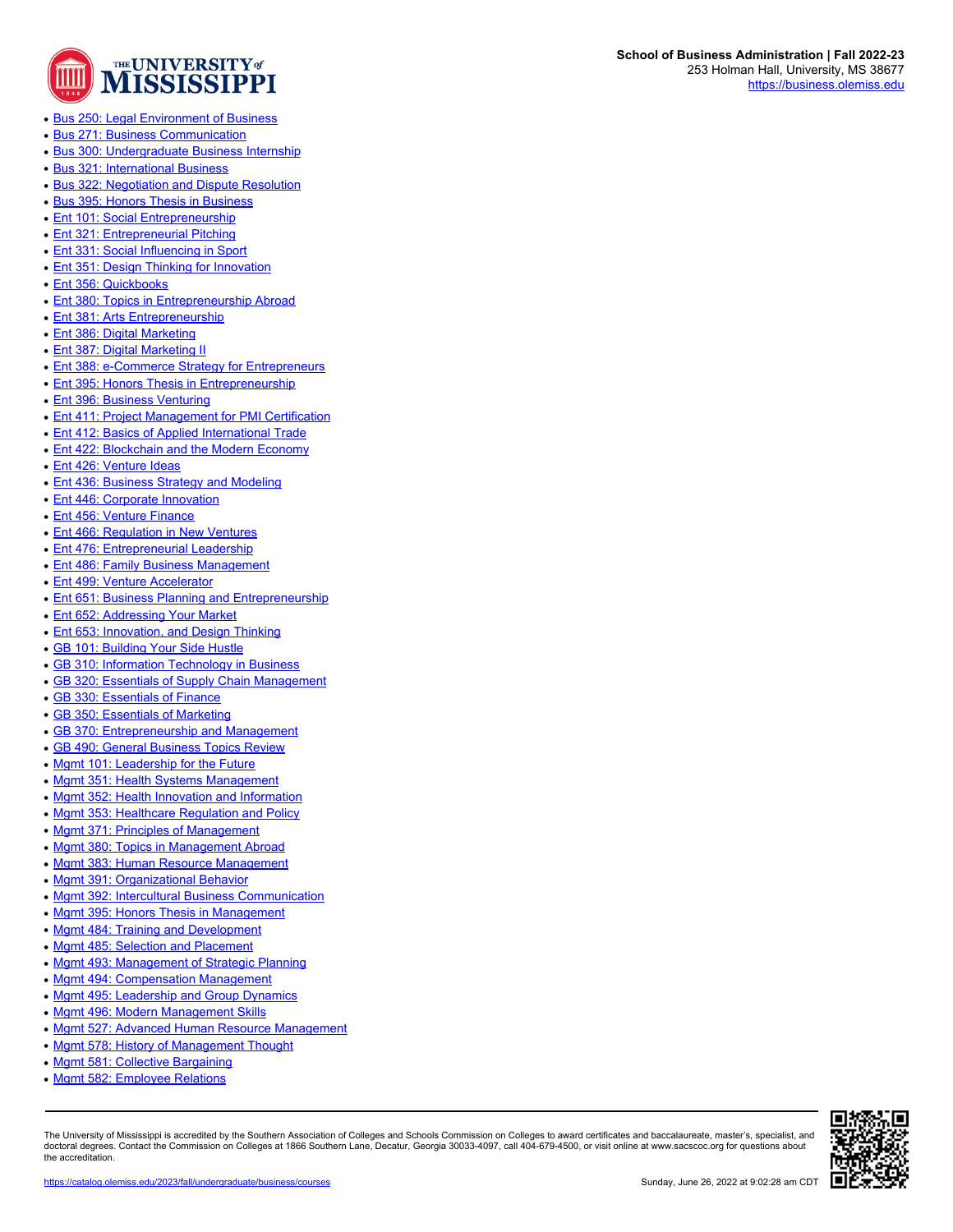

- [Mgmt 583: Labor Relations](https://catalog.olemiss.edu/business/management/mgmt-583)
- [Mgmt 585: Strategic Human Resource Management](https://catalog.olemiss.edu/business/management/mgmt-585)
- [Mgmt 587: Organization Theory](https://catalog.olemiss.edu/business/management/mgmt-587)
- [Mgmt 595: International Business Management](https://catalog.olemiss.edu/business/management/mgmt-595)
- [Mgmt 606: Advanced Organization Behavior](https://catalog.olemiss.edu/business/management/mgmt-606)
- [Mgmt 620: Advanced Directed Study](https://catalog.olemiss.edu/business/management/mgmt-620)
- [Mgmt 664: Advanced Management Research](https://catalog.olemiss.edu/business/management/mgmt-664)
- [Mgmt 670: Advanced Readings in Management](https://catalog.olemiss.edu/business/management/mgmt-670)
- [Mgmt 671: Guided Research in Management](https://catalog.olemiss.edu/business/management/mgmt-671)
- [Mgmt 673: Seminar in Human resource Management](https://catalog.olemiss.edu/business/management/mgmt-673)
- [Mgmt 675: Seminar in Employee Relations](https://catalog.olemiss.edu/business/management/mgmt-675)
- [Mgmt 676: Seminar in Organizational Behavior](https://catalog.olemiss.edu/business/management/mgmt-676)
- [Mgmt 678: Seminar in Group Process](https://catalog.olemiss.edu/business/management/mgmt-678)
- [Mgmt 679: Theoretical Foundations of Management](https://catalog.olemiss.edu/business/management/mgmt-679)
- [Mgmt 695: Special Topics in Management](https://catalog.olemiss.edu/business/management/mgmt-695)
- [Mgmt 697: Thesis](https://catalog.olemiss.edu/business/management/mgmt-697)
- [Mgmt 797: Dissertation](https://catalog.olemiss.edu/business/management/mgmt-797)

#### **[Management Information Systems](https://catalog.olemiss.edu/business/mis)**

- [MIS 280: Business Application Programming I](https://catalog.olemiss.edu/business/mis/mis-280)
- [MIS 307: Systems Analysis and Design](https://catalog.olemiss.edu/business/mis/mis-307)
- [MIS 309: Management Information Systems](https://catalog.olemiss.edu/business/mis/mis-309)
- [MIS 317: Applied Systems Analysis and Design](https://catalog.olemiss.edu/business/mis/mis-317)
- [MIS 330: Business Application Programming II](https://catalog.olemiss.edu/business/mis/mis-330)
- [MIS 350: Managing Enterprise Technology](https://catalog.olemiss.edu/business/mis/mis-350)
- [MIS 370: Introduction to ERP with SAP](https://catalog.olemiss.edu/business/mis/mis-370)
- [MIS 380: Topics in MIS Abroad](https://catalog.olemiss.edu/business/mis/mis-380)
- [MIS 395: Honors Thesis in Mgmt Info Systems](https://catalog.olemiss.edu/business/mis/mis-395)
- [MIS 408: Advanced Management Information Systems](https://catalog.olemiss.edu/business/mis/mis-408)
- [MIS 409: Applications of Database Management](https://catalog.olemiss.edu/business/mis/mis-409)
- [MIS 412: Web Application Programming](https://catalog.olemiss.edu/business/mis/mis-412)
- [MIS 419: Applications of Mgmt. Information System](https://catalog.olemiss.edu/business/mis/mis-419)
- [MIS 609: E-Commerce & Internet Programming](https://catalog.olemiss.edu/business/mis/mis-609)
- [MIS 619: Advanced Information Systems Mgmt](https://catalog.olemiss.edu/business/mis/mis-619)
- [MIS 620: Advanced Directed Study](https://catalog.olemiss.edu/business/mis/mis-620)
- [MIS 640: Theoretical Foundations of MIS/POM](https://catalog.olemiss.edu/business/mis/mis-640)
- [MIS 665: Management of Information Systems](https://catalog.olemiss.edu/business/mis/mis-665)
- [MIS 695: Special Topics in MIS/POM](https://catalog.olemiss.edu/business/mis/mis-695)
- [Mgmt 674: Advanced Operations Management](https://catalog.olemiss.edu/business/mis/mgmt-674)
- [Mgmt 677: Integer and Nonlinear Optimization](https://catalog.olemiss.edu/business/mis/mgmt-677)
- [Mgmt 677: Integer and Nonlinear Optimization](https://catalog.olemiss.edu/business/mis/mgmt-677)
- [Mgmt 680: Production Scheduling](https://catalog.olemiss.edu/business/mis/mgmt-680)
- 

#### **[Marketing](https://catalog.olemiss.edu/business/marketing)**

- [Mktg 101: New Trends & Opportunities in Marketing](https://catalog.olemiss.edu/business/marketing/mktg-101)
- [Mktg 102: Creating & Marketing Your Personal Brand](https://catalog.olemiss.edu/business/marketing/mktg-102)
- [Mktg 103: Influencer Marketing in Social Media](https://catalog.olemiss.edu/business/marketing/mktg-103)
- [Mktg 104: The Dark Side of the Global Supply Chain](https://catalog.olemiss.edu/business/marketing/mktg-104)
- [Mktg 351: Marketing Principles](https://catalog.olemiss.edu/business/marketing/mktg-351)
- [Mktg 353: Advertising and Promotion](https://catalog.olemiss.edu/business/marketing/mktg-353)
- [Mktg 354: Professional Selling & Relationship Mktg](https://catalog.olemiss.edu/business/marketing/mktg-354)
- [Mktg 356: Legal, Social & Ethical Issues in Mktg](https://catalog.olemiss.edu/business/marketing/mktg-356)
- [Mktg 357: Developing Products Customers Want](https://catalog.olemiss.edu/business/marketing/mktg-357)
- [Mktg 358: Services Marketing](https://catalog.olemiss.edu/business/marketing/mktg-358)
- [Mktg 360: Excel for Marketing](https://catalog.olemiss.edu/business/marketing/mktg-360)
- [Mktg 361: Introduction to Retailing](https://catalog.olemiss.edu/business/marketing/mktg-361)
- [Mktg 367: Consumer Behavior](https://catalog.olemiss.edu/business/marketing/mktg-367)
- [Mktg 368: Marketing for Social Good](https://catalog.olemiss.edu/business/marketing/mktg-368)
- [Mktg 370: Social and Digital Media Strategy](https://catalog.olemiss.edu/business/marketing/mktg-370)

The University of Mississippi is accredited by the Southern Association of Colleges and Schools Commission on Colleges to award certificates and baccalaureate, master's, specialist, and doctoral degrees. Contact the Commission on Colleges at 1866 Southern Lane, Decatur, Georgia 30033-4097, call 404-679-4500, or visit online at www.sacscoc.org for questions about the accreditation.



# • [Mktg 770: Production and Operations Management](https://catalog.olemiss.edu/business/mis/mktg-770)